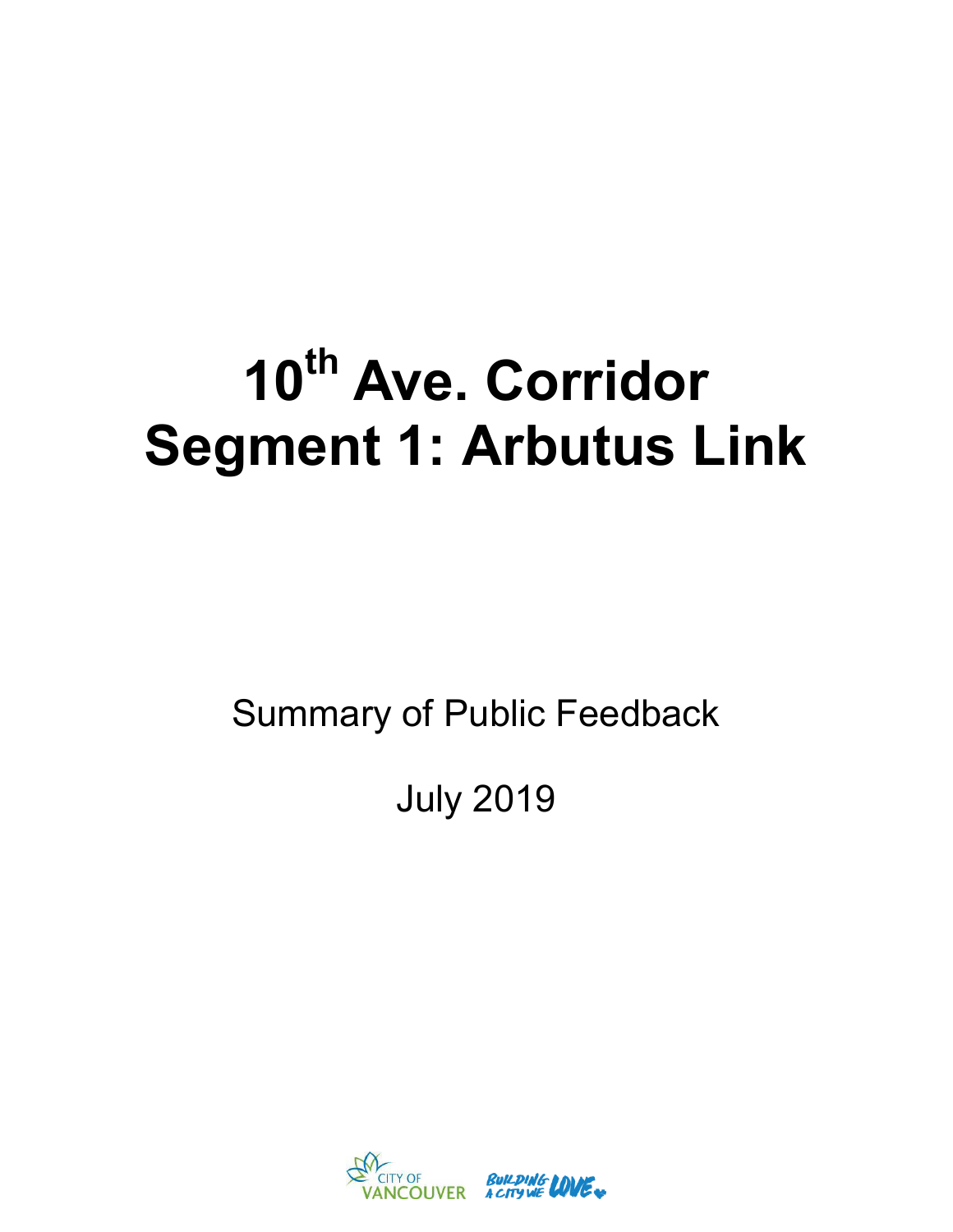# **Table of Contents**

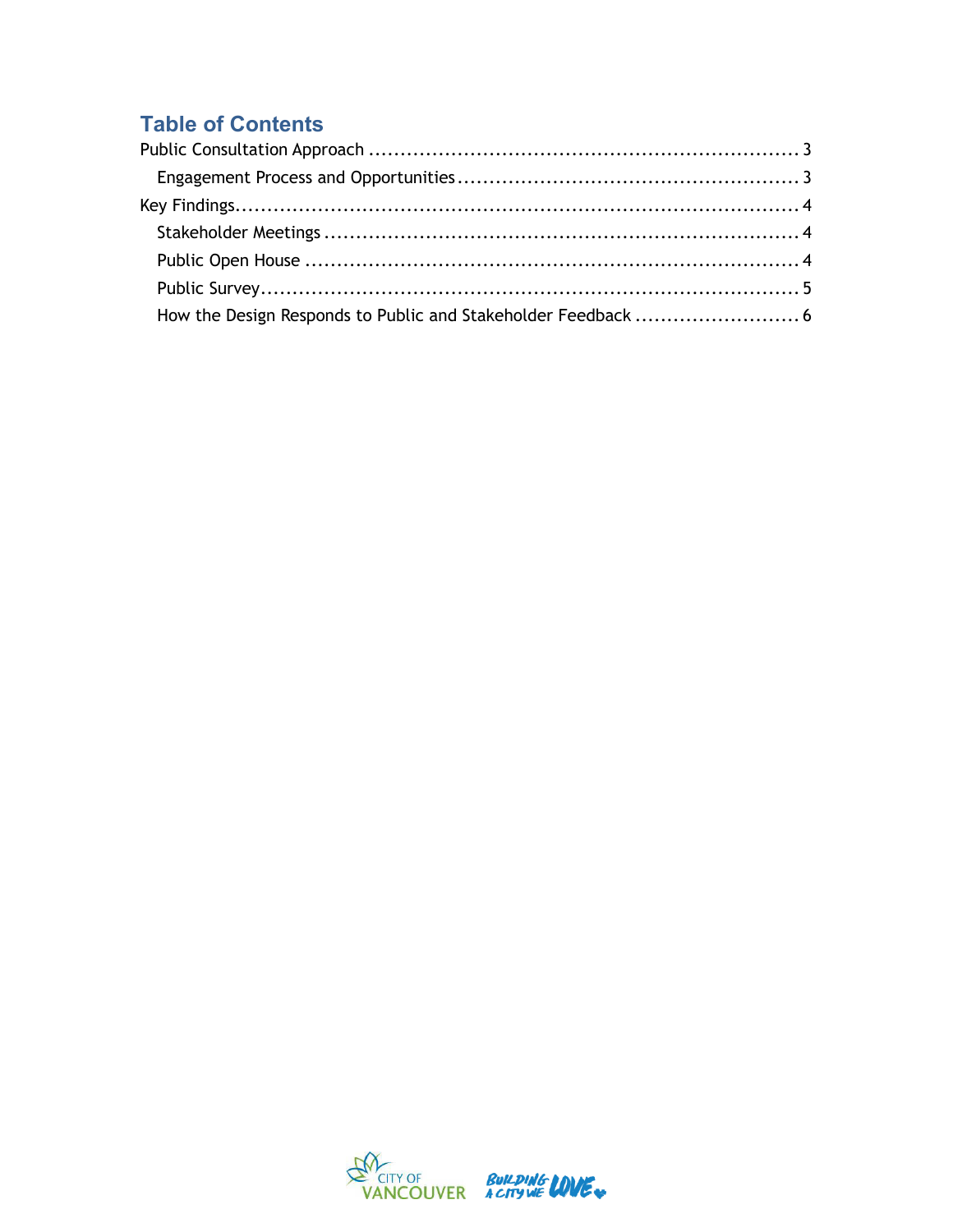# <span id="page-2-0"></span>**Public Consultation Approach**

# <span id="page-2-1"></span>**Engagement Process and Opportunities**

The approach to public engagement for the  $10<sup>th</sup>$  Ave. Corridor, Segment 1 (from Trafalgar St. to Burrard St.) was to listen to and learn from a wide range of people who use the corridor – including those who live, work, play, shop, and travel along  $10<sup>th</sup>$  Ave. The following is a summary of the engagement process for  $10<sup>th</sup>$  Ave, Segment 1:

## **Summer 2015 Launch of 10th Ave. Corridor Project**

Together with Momentum Magazine, staff held two launch events to share the goals of the project and hear the public's thoughts on Vancouver's bike routes and  $10<sup>th</sup>$  Ave. specifically.

- **Fall 2015 Public Open Houses and Survey – Listen and Learn** Staff held three open houses and an online questionnaire. The public provided feedback about 10<sup>th</sup> Ave, from Trafalgar St. to Victoria Dr.
- **Fall 2018 Segment 1, Arbutus Link – Stakeholder Meetings** Staff met with 22 key stakeholder organizations in the area such as school administrators, nearby businesses and parent advisory council representatives to learn more about how the street is used and the access needs of the neighbourhood in order to develop design options.

#### **February 2019 Public Open House and Survey** Staff hosted a public open house February 7, 2019 to share design options and receive public feedback. The open house was attended by approximately 120 people and the survey had over 750 responses.

#### **Spring 2019 Revise and Refine Design**

*(we are here)* Public feedback from the public open house and survey was carefully considered in the design development of an interim design.

#### **Summer 2019 Construction of Interim Design**

The interim design will be installed temporarily, which will allow time for the City to monitor and receive feedback about traffic pattern changes before developing the final design.

#### **Late 2019 Neighbourhood Chats**

Staff will be engaging with the public to seek feedback about the interim design and how it's working in the neighbourhood. This feedback will be used, along with data collected since the interim changes, to develop the final design.

#### **2020 Revise and Refine Design**

Public feedback about the interim design will be considered in the refinement of the final design.

## **TBD Implementation of Final Design**

A final design will be implemented and permanent street infrastructure such as raised crosswalks and bike lanes will be installed. Staff will continue to monitor the area in the months to follow, collect public feedback, and make minor spot improvements as appropriate. The timing of this work will depend on construction schedules of the new school for Tennyson Elementary and the Broadway Subway.

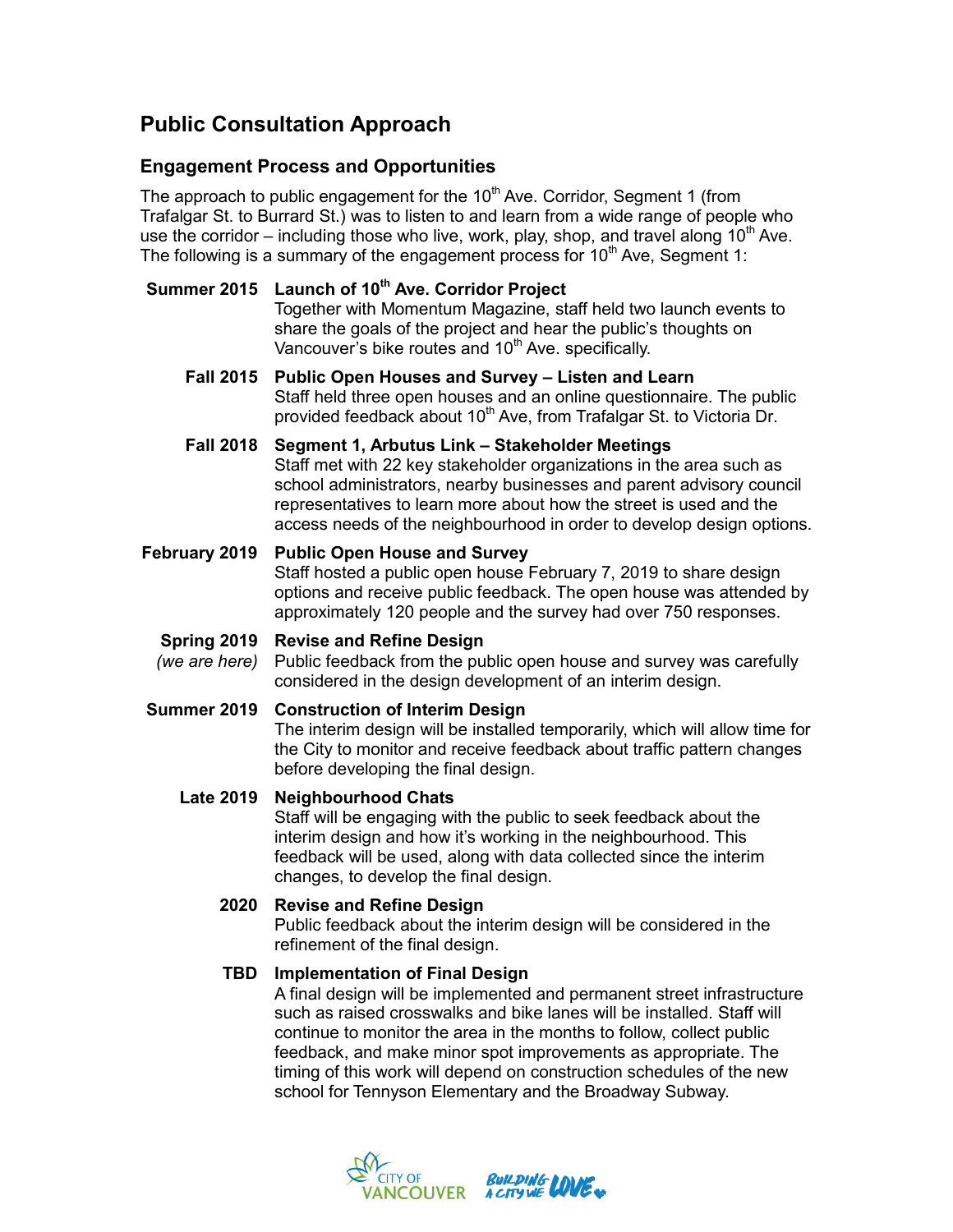# <span id="page-3-0"></span>**Key Findings**

The following are some key findings of feedback received from various groups and engagement events.

## <span id="page-3-1"></span>**Stakeholder Meetings**

City staff met with various organizations along  $10<sup>th</sup>$  Ave, between Trafalgar St. and Burrard St. in the fall of 2018. The top themes we heard were:

- General support for one-way vehicle traffic, with the hope that it will help traffic flow more smoothly and discourage double parking.
- Shortage of parking for business clients and customers in the area some requested metered parking so customers can find a parking spot.
- Concern about maintaining access to businesses during construction of  $10<sup>th</sup>$  Ave. and Broadway Subway.
- Pedestrian safety as a priority for parents.
- **•** Request for better lighting and intersection control at 10<sup>th</sup> Ave. and the Arbutus Greenway.
- Request to ensure accessible pick-up/drop-off (i.e. HandiDART) between Yew St. and Vine St. and between Arbutus Greenway and Maple St.

# <span id="page-3-2"></span>**Public Open House**

In our conversations with the public and stakeholders, the top themes were:

- General support for safety improvements such as having vehicle pick-up/drop-off on the same side of the street as schools, raised crosswalks, and better visibility and lighting.
- Non-compliant behaviour there was mention of many kinds of non-compliant behaviour such as idling vehicles in no stopping or no parking zones, blocking the lane with exercise classes, and disregards for rules of the road.
- Vehicular circulation mixed feedback as some people are supportive of oneway streets, anticipating smoother vehicle traffic and pick-up/drop off, while others are concerned about how they will impact vehicular traffic on surrounding streets.
- Speed of vehicles concern that if traffic circles are removed, vehicles will travel faster than what is appropriate along this segment of  $10<sup>th</sup>$  Ave; there was support for some kind of traffic calming measures to prevent that from happening.
- Diagonal path of bike lanes through Arbutus intersection concern that people may get confused if the bike lanes switch sides from one side of the intersection to the other; there was some skepticism about how well this would work.
- Paving –requests to fix uneven paving, especially west of Yew St.
- Trafalgar and 10<sup>th</sup> Ave. intersection concern that it feels unsafe and request for changes to improve visibility and navigation of the intersection by all modes.

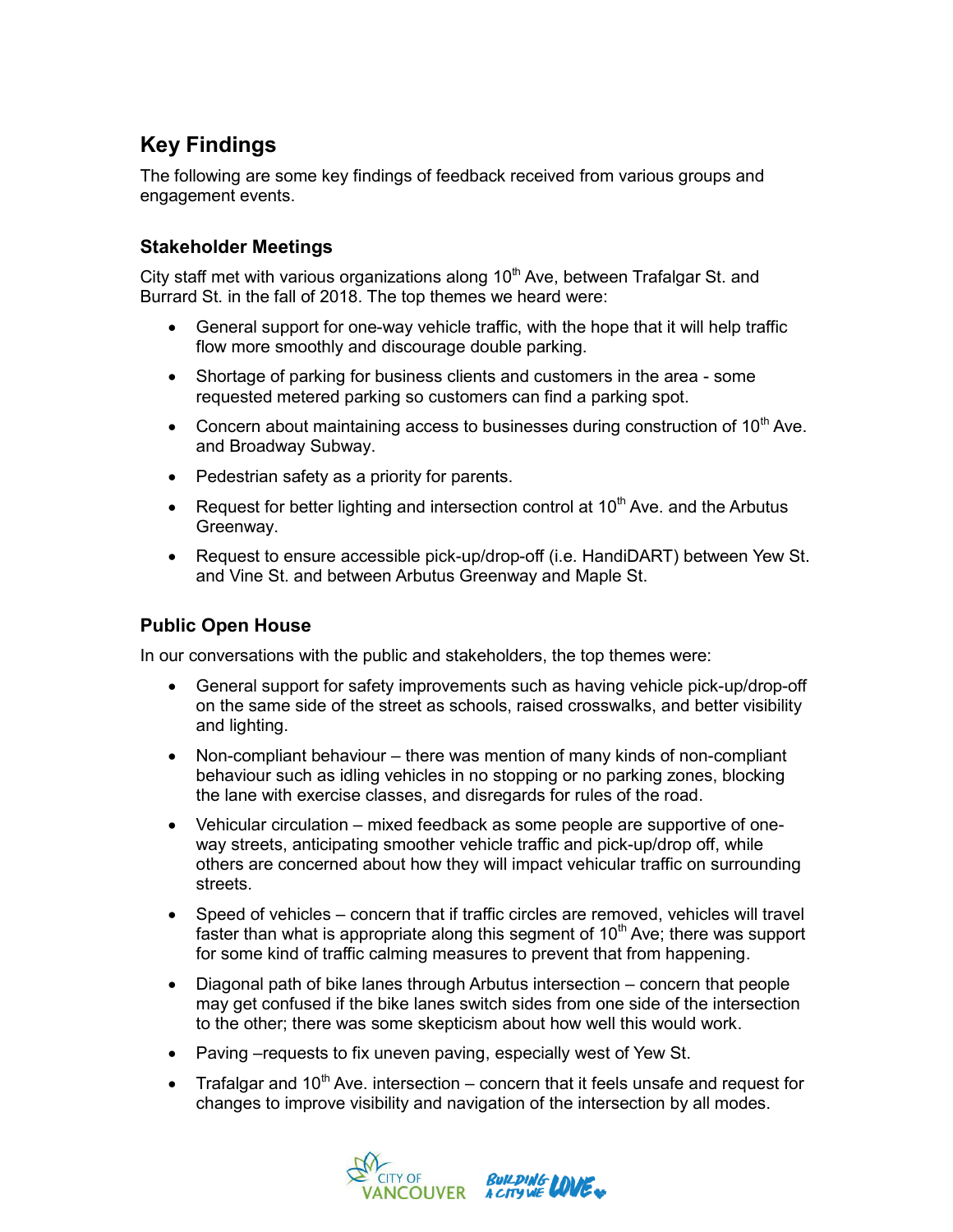## <span id="page-4-0"></span>**Public Survey**

- Top priorities of the design chosen by respondents were:
	- 1. 73% Safety of vulnerable road users (i.e. children, seniors, people with disabilities, and people walking and cycling)
	- 2. 52% Preserving the mature tree canopy
	- 3. 46% Encouraging better behaviour (i.e. compliance at stop signs and reducing U-turns, speeding and sidewalk cycling)
	- 4. 37% Orderly pick up and drop off at children at schools
- Top design elements that respondents felt would make them feel safer or more comfortable travelling on  $10<sup>th</sup>$  Ave:
	- 1. Separating vehicle travel from bike travel on blocks that have schools (Vine St. to Maple St.)
	- 2. Raised crosswalks
	- 3. Providing more passenger loading zones
- Option 1 (Recommended option alternating bidirectional bike lanes):
	- $\circ$  There was a relatively even split amongst those who prefer that traffic circles be taken out, those who want them to stay, and those who are neutral, with slightly more support for their removal than their retention.
	- o There was clear support for having protected bidirectional bike lanes and vehicle pick up/drop off on the same side of the street as schools and destinations frequented by people with mobility issues.
	- $\circ$  Switching of the bike lanes from one side of the street to the other was the least liked of the design features for this design option.
	- $\circ$  Most respondents either liked or were neutral about the minimal change in street parking.
- Option 2 (Bidirectional bike lanes on south side of street):
	- $\circ$  As in Option 1, there was mixed support for removal of traffic circles
	- $\circ$  Although there was clear support for having protected bidirectional bike lanes consistently on one side of the street, there was strong dislike for having vehicle pick up/drop off on the opposite side of the street as schools and destinations frequented by people with mobility issues.
	- $\circ$  There was also less support for the direction of one-way traffic than the design of Option 1.
- Option 3 (Unidirectional bike lanes on both sides of street):
	- $\circ$  As in Option 1, there was mixed support for removal of traffic circles
	- $\circ$  Although there was clear support for having protected unidirectional bike lanes, there was strong dislike for having no vehicle pick up/drop off in front of schools and businesses.
	- $\circ$  There was strong dislike for the removal of parking on both sides of the street.

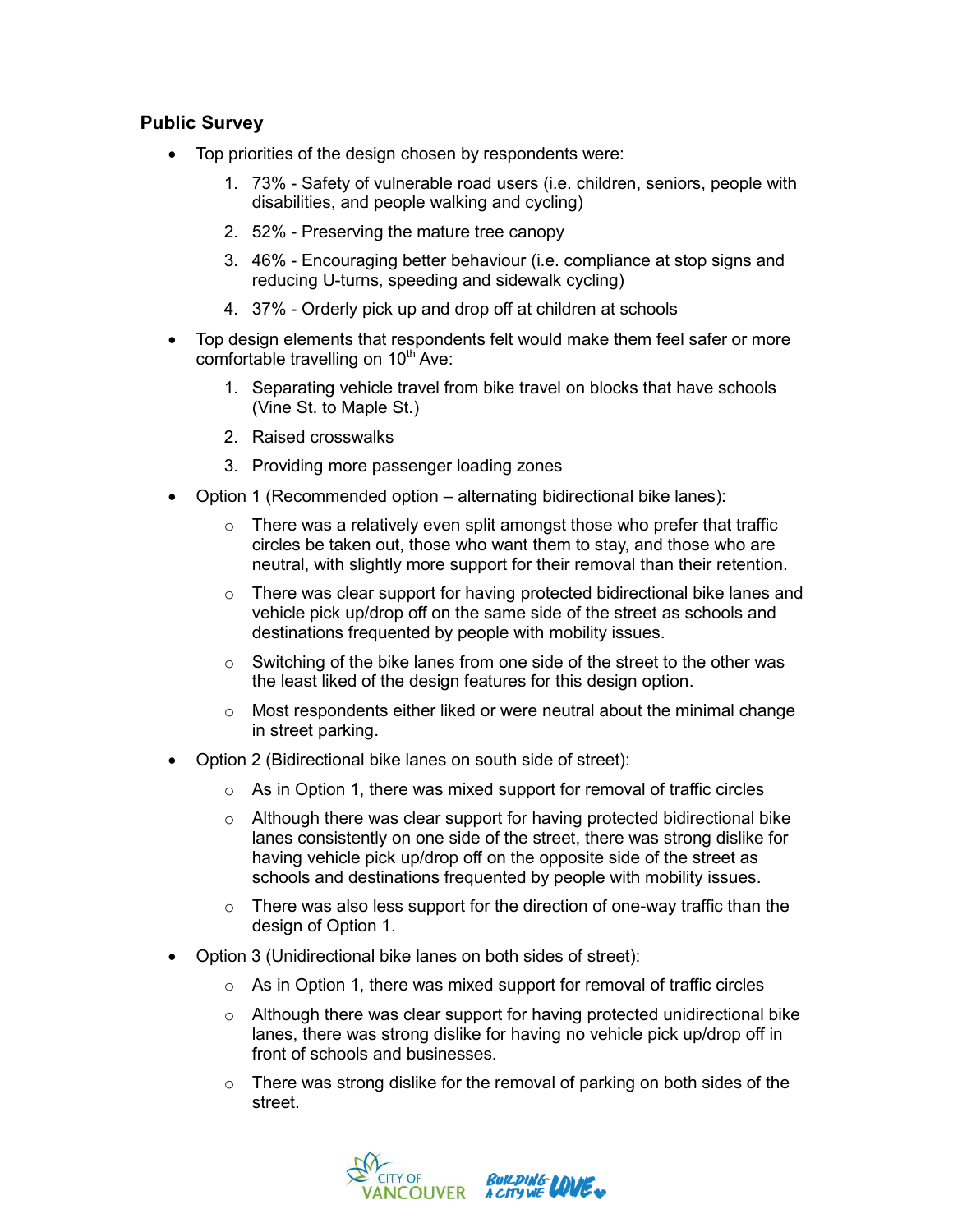# <span id="page-5-0"></span>**How the Design Responds to Public and Stakeholder Feedback**

The following matrix includes feedback collected from stakeholder meetings, the February open house, surveys, and emails and how the design responds to those comments, concerns and suggestions.

| <b>Theme</b>                                        | What we heard                                                                                                                                                                                                                     | How the design responds                                                                                                                                                                                                                                                                                                                                                                                                                                                                                                          |
|-----------------------------------------------------|-----------------------------------------------------------------------------------------------------------------------------------------------------------------------------------------------------------------------------------|----------------------------------------------------------------------------------------------------------------------------------------------------------------------------------------------------------------------------------------------------------------------------------------------------------------------------------------------------------------------------------------------------------------------------------------------------------------------------------------------------------------------------------|
|                                                     | <b>Priorities</b>                                                                                                                                                                                                                 |                                                                                                                                                                                                                                                                                                                                                                                                                                                                                                                                  |
| Prioritizing vehicle<br>vs. cycling traffic<br>flow | Some people suggested that the<br>design should prioritize access and<br>flow of vehicle traffic, while<br>approximately the same number of<br>people suggested that the flow and<br>safety of cycling traffic be<br>prioritized. | The safety of all road users,<br>regardless of mode, is a top priority of<br>any street design. Broadway and 12 <sup>th</sup><br>Ave. are prioritized for vehicle traffic,<br>while 10 <sup>th</sup> Ave. is a busy bike route,<br>and the design is intended to improve<br>safety while maintaining necessary<br>access to businesses, residences,<br>and schools on 10 <sup>th</sup> Ave.                                                                                                                                      |
| Prioritizing residents<br>vs. road users            | Suggestion that the design should<br>prioritize the needs of<br>neighbourhood residents, and that<br>bike volumes are not high enough<br>to warrant separated bikes lanes.                                                        | The goal of the project is to improve<br>the safety and comfort of everyone<br>who travels along 10 <sup>th</sup> Ave. The<br>cycling volumes on 10 <sup>th</sup> Ave. are<br>significant, and the vehicle volumes<br>are higher than the recommended<br>500 vehicles per day for a bike route<br>to suit all ages and abilities. The high<br>volume of pick up and drop off poses<br>additional hazards for people both<br>walking and cycling, and the high<br>proportion of children in the area is<br>another consideration. |
|                                                     | <b>Cycling Infrastructure</b>                                                                                                                                                                                                     |                                                                                                                                                                                                                                                                                                                                                                                                                                                                                                                                  |
| <b>Bike network</b>                                 | There are several suggestions to<br>extend the 10 <sup>th</sup> Ave. bike route<br>westwards as well as provide other<br>alternatives for cyclists to travel<br>east-west.                                                        | Extension of the 10 <sup>th</sup> Ave. bike route<br>to Stephens St. within the next few<br>years is currently under<br>consideration. There are also plans to<br>extend 14 <sup>th</sup> Ave as a bike route west<br>to Trafalgar St.                                                                                                                                                                                                                                                                                           |
| Crossings                                           | Suggestion to install raised<br>pedestrian crossings across bike<br>lanes (and make bike lanes level<br>with roadway, not the sidewalk)                                                                                           | Staff will investigate this option in the<br>design of permanent facilities.                                                                                                                                                                                                                                                                                                                                                                                                                                                     |

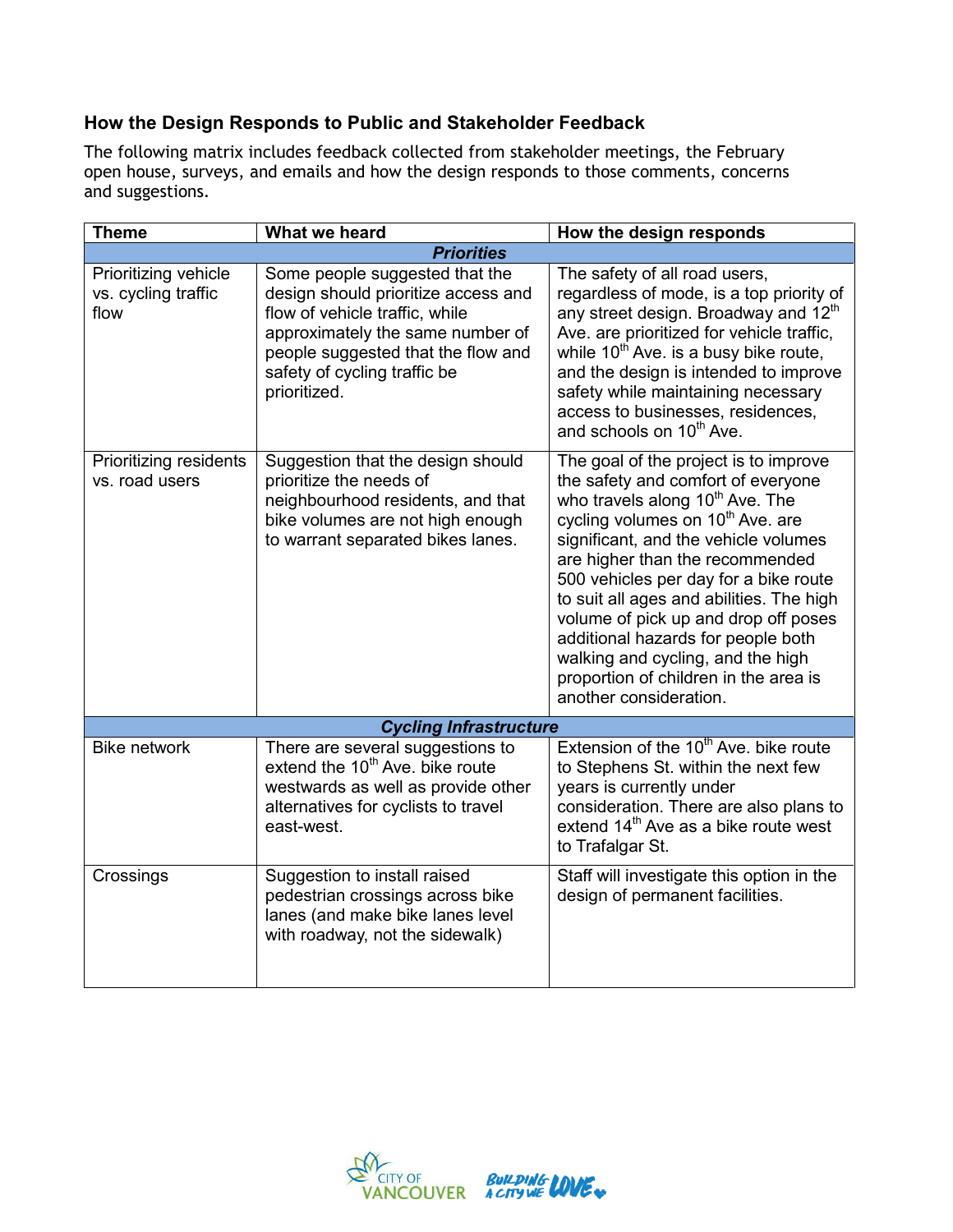| <b>Theme</b>                       | What we heard                                                                                                                                                                                                                                                                                                                                                                                                                                                                                                              | How the design responds                                                                                                                                                                                                                                                                                                                                                                                                                                                                                                                                                                     |
|------------------------------------|----------------------------------------------------------------------------------------------------------------------------------------------------------------------------------------------------------------------------------------------------------------------------------------------------------------------------------------------------------------------------------------------------------------------------------------------------------------------------------------------------------------------------|---------------------------------------------------------------------------------------------------------------------------------------------------------------------------------------------------------------------------------------------------------------------------------------------------------------------------------------------------------------------------------------------------------------------------------------------------------------------------------------------------------------------------------------------------------------------------------------------|
| <b>Bidirectional bike</b><br>lanes | Concern that bidirectional bike<br>lanes are still too narrow as<br>designed. Also concern that there<br>are many near misses between<br>cyclists in other bidirectional lanes<br>in the city, and there is not enough<br>room for cargo bikes and trailers,<br>making it difficult to pass other<br>cyclists during busy times. Some<br>are concerned that future demand<br>can't be accommodated; we heard<br>suggestions to leave the street as-is<br>(where bikes share the road with<br>cars) or widen the bike path. | The City aims to make bike routes<br>suitable for people of all ages and<br>abilities (AAA), including children and<br>seniors. A separated bike lane keeps<br>novice cyclists and children separate<br>from vehicles, which is one of the<br>largest safety concerns. According to<br>AAA guidelines, more width for a<br>bidirectional bike lane would be ideal,<br>but road width in this portion of 10 <sup>th</sup><br>Ave. is limited.                                                                                                                                                |
|                                    | Concern was raised that<br>intersections with bidirectional bike<br>lanes can be confusing for both<br>people driving and cycling, and<br>some bikes will always be on the<br>'wrong' side of road.                                                                                                                                                                                                                                                                                                                        | This issue occurs on streets that have<br>two-way vehicle traffic, but usually not<br>where a bidirectional bike path<br>operates to the left of one-way vehicle<br>traffic as proposed.                                                                                                                                                                                                                                                                                                                                                                                                    |
| <b>Bike lane</b><br>delineation    | Suggestion to colour all bike lanes<br>green so pedestrians can be more<br>aware and not walk into them.                                                                                                                                                                                                                                                                                                                                                                                                                   | Green paint is consistently used to<br>indicate potential conflict areas<br>between vehicle and bicycle traffic<br>such as driveways. However, we will<br>be considering different ways of<br>delineating the bike path from the<br>walking path (i.e. with trees or surface<br>treatments)                                                                                                                                                                                                                                                                                                 |
| Unidirectional bike<br>lanes       | Some people prefer unidirectional<br>bike lanes, noting that it's easier for<br>cars to navigate bicycles when<br>they're going in the proper direction<br>on each side of the street, easier for<br>children to access schools by bike,<br>and safer when there's no car pick<br>up/drop off to deal with at all.<br>Others dislike that this option has<br>no vehicle pick up/drop off for<br>schools and people with disabilities<br>(noting that they will double park<br>anyway), and that all parking is<br>removed. | Although this option makes it easier<br>for children on bikes to get to school,<br>the design works with the reality that<br>given the catchment of some of the<br>schools, some children will continue<br>to arrive in motor vehicles and people<br>with disabilities may need<br>HandiDART pick-up/drop off.<br>Bidirectional bike lanes are able to<br>mitigate some of these realities while<br>minimizing the impact to the rest of<br>the neighbourhood such as parking<br>and vehicle circulation, whereas<br>unidirectional bike lanes would have a<br>very big impact in this way. |
| Bike drop off                      | Suggestion of putting bike drop-off<br>zones in front of schools so people<br>riding in bike lanes can safely<br>dismount when bike path is busy.                                                                                                                                                                                                                                                                                                                                                                          | The City will consider this idea in the<br>design of permanent facilities.                                                                                                                                                                                                                                                                                                                                                                                                                                                                                                                  |

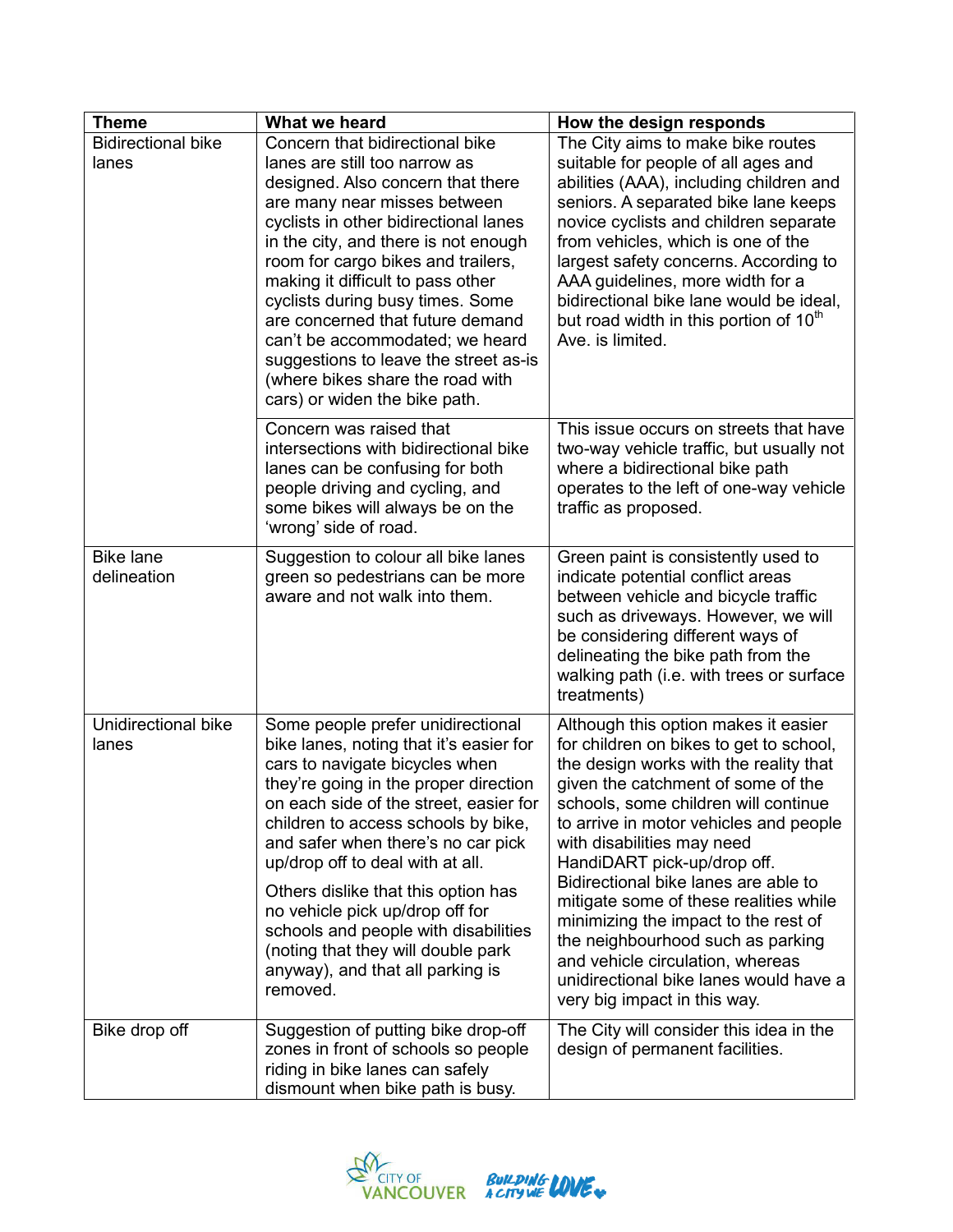| <b>Theme</b>                       | What we heard                                                                                                                                                                                                                                                                                                                                                                                                            | How the design responds                                                                                                                                                                                                                                                                                                                                                                                                                                                                                                                                                                                                  |
|------------------------------------|--------------------------------------------------------------------------------------------------------------------------------------------------------------------------------------------------------------------------------------------------------------------------------------------------------------------------------------------------------------------------------------------------------------------------|--------------------------------------------------------------------------------------------------------------------------------------------------------------------------------------------------------------------------------------------------------------------------------------------------------------------------------------------------------------------------------------------------------------------------------------------------------------------------------------------------------------------------------------------------------------------------------------------------------------------------|
| Bike lane switch at<br>Arbutus St. | Many were concerned that<br>switching the bike lane from the<br>north to south side of the road at<br>Arbutus St. might be confusing (i.e.<br>for left-turning vehicles from Arbutus<br>St. onto 10 <sup>th</sup> Ave. or pedestrians to<br>know which way to look when<br>crossing). Some suggested that a<br>separate signal phase be dedicated<br>to people cycling across Arbutus St.<br>(like scramble crosswalks). | If motor vehicles are only allowed to<br>travel westbound on 10 <sup>th</sup> Ave. west of<br>Arbutus St. and eastbound east of<br>Arbutus St, then a green light to cross<br>Arbutus St. would only have bicycle<br>traffic (no vehicles) crossing the<br>intersection, effectively acting as a<br>separated traffic signal phase for<br>bicycles.                                                                                                                                                                                                                                                                      |
|                                    | There was a request for examples<br>of this type of design in Vancouver<br>or other cities.                                                                                                                                                                                                                                                                                                                              | The Comox Greenway crossing of<br>Denman Street is similar in design.                                                                                                                                                                                                                                                                                                                                                                                                                                                                                                                                                    |
| Mobi stations                      | Request to install Mobi stations<br>west of Arbutus St, ideally to<br>Macdonald St; suggests there<br>should be a station at Kitsilano<br><b>Community Centre</b>                                                                                                                                                                                                                                                        | Mobi services are outside the scope<br>of this project. However, staff will<br>pass this feedback onto the Mobi bike<br>share team.                                                                                                                                                                                                                                                                                                                                                                                                                                                                                      |
|                                    | <b>Travel Behaviour and Modes</b>                                                                                                                                                                                                                                                                                                                                                                                        |                                                                                                                                                                                                                                                                                                                                                                                                                                                                                                                                                                                                                          |
| Pedestrian-bike<br>interactions    | Concern was raised that people<br>being picked up/dropped off will<br>probably rush across the street and<br>not be looking for bikes, increasing<br>chances of a collision.                                                                                                                                                                                                                                             | Fewer vehicles on the street will<br>make such behaviour, if it happens,<br>less likely to lead to serious injury.                                                                                                                                                                                                                                                                                                                                                                                                                                                                                                       |
| Enforcement                        | Suggestion that there needs to be<br>enforcement of:<br>• Use of turn signals<br>• Speeding in school zones<br>• Rules of the road<br>• Illegal stopping, parking, and<br>idling by vehicles on surrounding<br>streets and laneways                                                                                                                                                                                      | Everyone has a responsibility to<br>follow the rules of the road, whether<br>they are walking, cycling or driving.<br>For locations where the City is<br>notified of recurring compliance<br>issues, the City liaises with the VPD<br>to coordinate some spot enforcement.<br>General enforcement and education<br>of lawful and respectful travel<br>behaviour is a broader issue that the<br>City is aware of and intending to<br>address outside the scope of this<br>project. The project team will do its<br>best to design the street such that<br>wayfinding, signage, and<br>intersections are easy to navigate. |

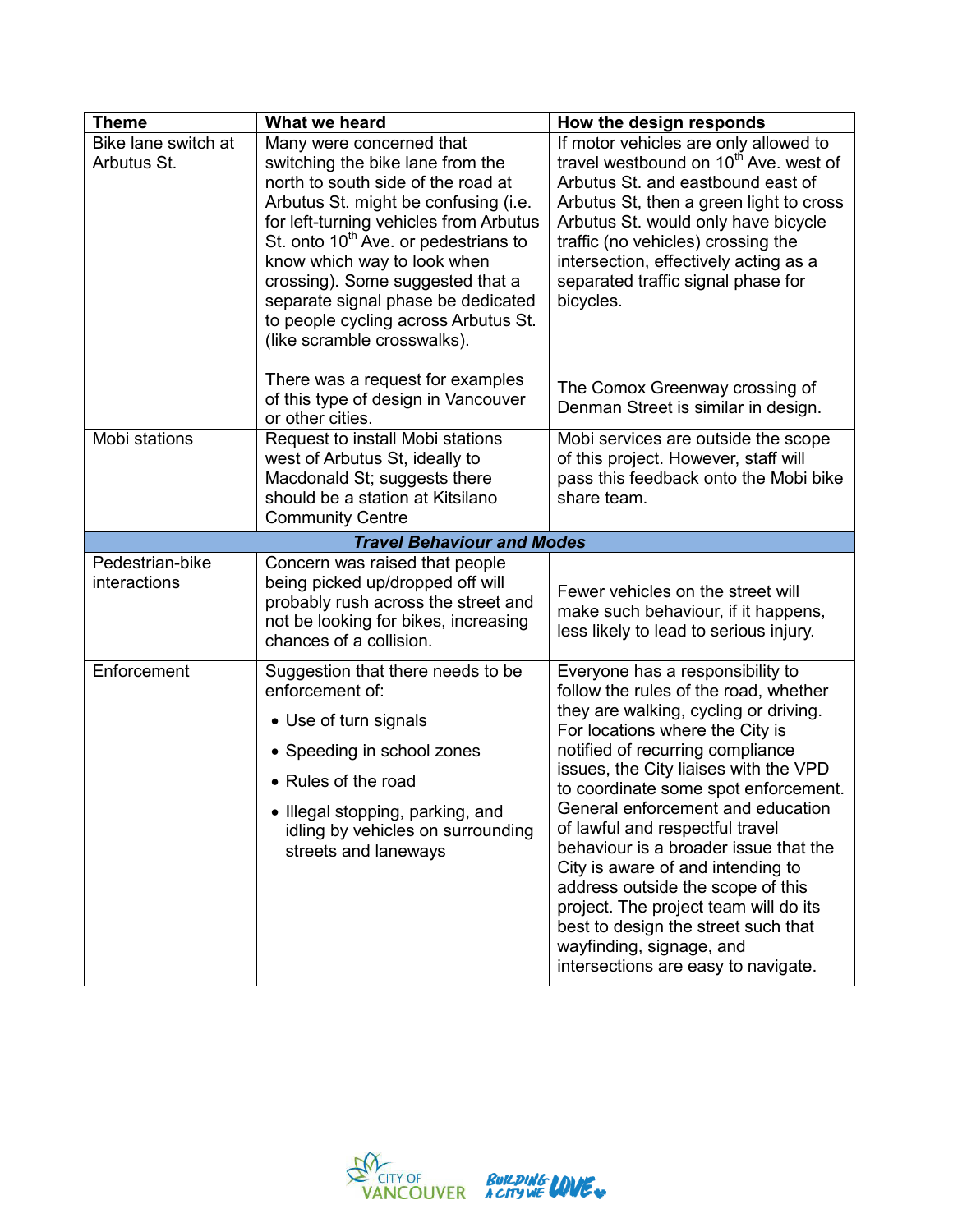| <b>Theme</b>                                    | What we heard                                                                                                                                                                                                                                                                                                                                                                             | How the design responds                                                                                                                                                                                                                                                                                                                                                                                                                                                                                                                                                                                                                                             |
|-------------------------------------------------|-------------------------------------------------------------------------------------------------------------------------------------------------------------------------------------------------------------------------------------------------------------------------------------------------------------------------------------------------------------------------------------------|---------------------------------------------------------------------------------------------------------------------------------------------------------------------------------------------------------------------------------------------------------------------------------------------------------------------------------------------------------------------------------------------------------------------------------------------------------------------------------------------------------------------------------------------------------------------------------------------------------------------------------------------------------------------|
| Encouraging other<br>modes of<br>transportation | Suggestion to work with schools,<br>kids and parents to find alternative<br>forms of transportation to get kids to<br>school (especially St. John School)<br>- i.e. walk, cycle, transit, school<br>bus, car pool). Concern was raised<br>that the new design will not improve<br>the pick-up/drop-off chaos unless<br>parents and schools are educated<br>about alternatives to driving. | Safety is a key concern for anyone<br>hoping to walk or cycle, so by making<br>it safer to do so, the design makes<br>these modes a more viable<br>transportation choice. Promoting<br>active modes of travel is outside the<br>scope of this particular design project,<br>but it is a key objective of some of the<br>City's promotional and educational<br>initiatives such as Walk+Bike+Roll<br>and the School Active Travel Planning<br>Program. Often when there is a<br>development permit application, the<br>City does require that schools create<br>a transportation management plan,<br>which often includes encouragement<br>of other modes of travel. |
| School pick up/drop<br>off                      | There were several suggestions to<br>locate drop-off areas on adjacent<br>streets, school property, or at the<br>community centre instead of in front<br>of schools.                                                                                                                                                                                                                      | There is already some drop off/pick<br>up occurring on adjacent streets, but<br>the design works with the reality that<br>some children will continue to be<br>dropped off in front of schools. Also,<br>some older students may be able to<br>walk to school from several blocks<br>away, but this is not true for primary<br>school (K-5) children.                                                                                                                                                                                                                                                                                                               |
| School pick up/drop<br>off (continued)          | Concerns were raised about people<br>illegally parking on Marstrand Ave.<br>during school pick-up times and that<br>changing 10 <sup>th</sup> Ave. to one-way<br>would exacerbate this problem.<br>Requests for more enforcement and<br>better signage.                                                                                                                                   | This concern will be passed on to<br><b>Parking Enforcement</b>                                                                                                                                                                                                                                                                                                                                                                                                                                                                                                                                                                                                     |
| <b>Vehicle Access</b>                           |                                                                                                                                                                                                                                                                                                                                                                                           |                                                                                                                                                                                                                                                                                                                                                                                                                                                                                                                                                                                                                                                                     |
| Surrounding street<br>network                   | Concern that one-way vehicle traffic<br>will cause congestion as cars are<br>diverted to adjacent streets such as<br>Marstrand Ave, Salal Dr. and<br>Cranberry Dr. and Maple St.                                                                                                                                                                                                          | Two-way traffic does not necessarily<br>reduce vehicle congestion, as<br>currently there are issues of double<br>parking and U-turns at traffic circles.<br>These issues may be reduced with<br>one-way streets. The City will monitor<br>traffic patterns after the interim<br>changes and make adjustments as<br>necessary to address traffic pattern<br>issues that arise.                                                                                                                                                                                                                                                                                       |

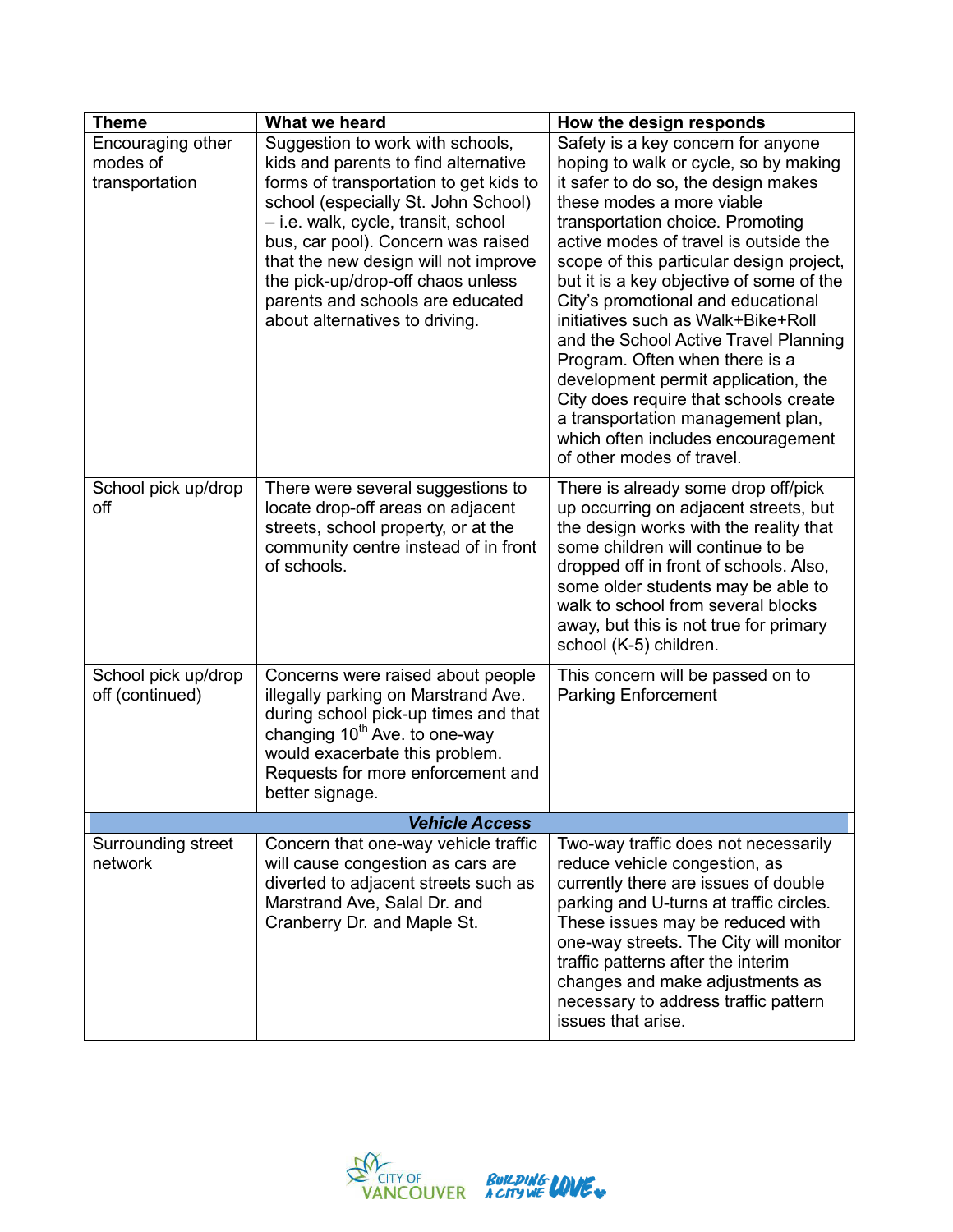| <b>Theme</b>                    | What we heard                                                                                                                                                                                                                                                                                     | How the design responds                                                                                                                                                                                                                                                                                                                |
|---------------------------------|---------------------------------------------------------------------------------------------------------------------------------------------------------------------------------------------------------------------------------------------------------------------------------------------------|----------------------------------------------------------------------------------------------------------------------------------------------------------------------------------------------------------------------------------------------------------------------------------------------------------------------------------------|
|                                 | There were various suggestions to<br>install measures such as traffic<br>signals and left turn lanes to allow<br>easier access into the<br>neighbourhood.                                                                                                                                         | The Broadway area will be reviewed<br>as part of the Broadway Plan and<br>subway design. Also, businesses on<br>Broadway are designed to be<br>accessed via Broadway rather than<br>local residential streets and bike<br>routes.                                                                                                      |
| One-way street<br>directions    | Concern that changing one-ways<br>from eastbound to westbound on a<br>different segments would be<br>confusing and cause congestion,<br>increased vehicle-pedestrian<br>interactions and speeding, and<br>increased issues of people not<br>following rules of the road (i.e.<br>double parking). | This has not been an issue on York<br>Ave, which had this treatment<br>introduced in 2014. Often, one-way<br>streets also slow down traffic due to<br>the narrower road width.                                                                                                                                                         |
| <b>Parking</b>                  |                                                                                                                                                                                                                                                                                                   |                                                                                                                                                                                                                                                                                                                                        |
| Pay parking<br>Parking at block | Suggestion to install pay parking<br>between Yew St. and Vine St. and<br>around Arbutus St. to discourage<br>all-day parking and free up parking<br>for business customers<br>Request that 1 or 2 parking spaces                                                                                  | We have collected parking data and<br>heard feedback about demand<br>pressures in this area. We will<br>consider implementation of pay<br>parking to encourage parking<br>turnover in the area.<br>As per the City's Street and Traffic                                                                                                |
| corners                         | near block corners should be<br>removed for visibility/safety<br>purposes                                                                                                                                                                                                                         | Bylaw, vehicles must park within 6 m<br>of the closest sidewalk on an<br>intersecting street. Citizens can call<br>parking enforcement at the City if they<br>noticed a parking violation. If it<br>becomes a recurring problem based<br>on ticket history, the City can consider<br>installing signage to address sightline<br>issues |
|                                 | Suggestion to remove curb bulges<br>at block corners to create more<br>parking supply                                                                                                                                                                                                             | Bulges occupy space that does not<br>permit stopping for safety reasons per<br>the City's Street and Traffic Bylaw<br>(see above).                                                                                                                                                                                                     |
| Car share                       | Request for parking for car shares<br>like EVO, Car2Go, etc.                                                                                                                                                                                                                                      | Citizens can contact the car share<br>company directly to request service in<br>their location. The City reviews<br>dedicated car share parking when<br>requested by the car share company.<br>Since they have to pay for the use of<br>curb space, there needs to be a<br>business case for them as well.                             |
| <b>Accessibility</b>            |                                                                                                                                                                                                                                                                                                   |                                                                                                                                                                                                                                                                                                                                        |

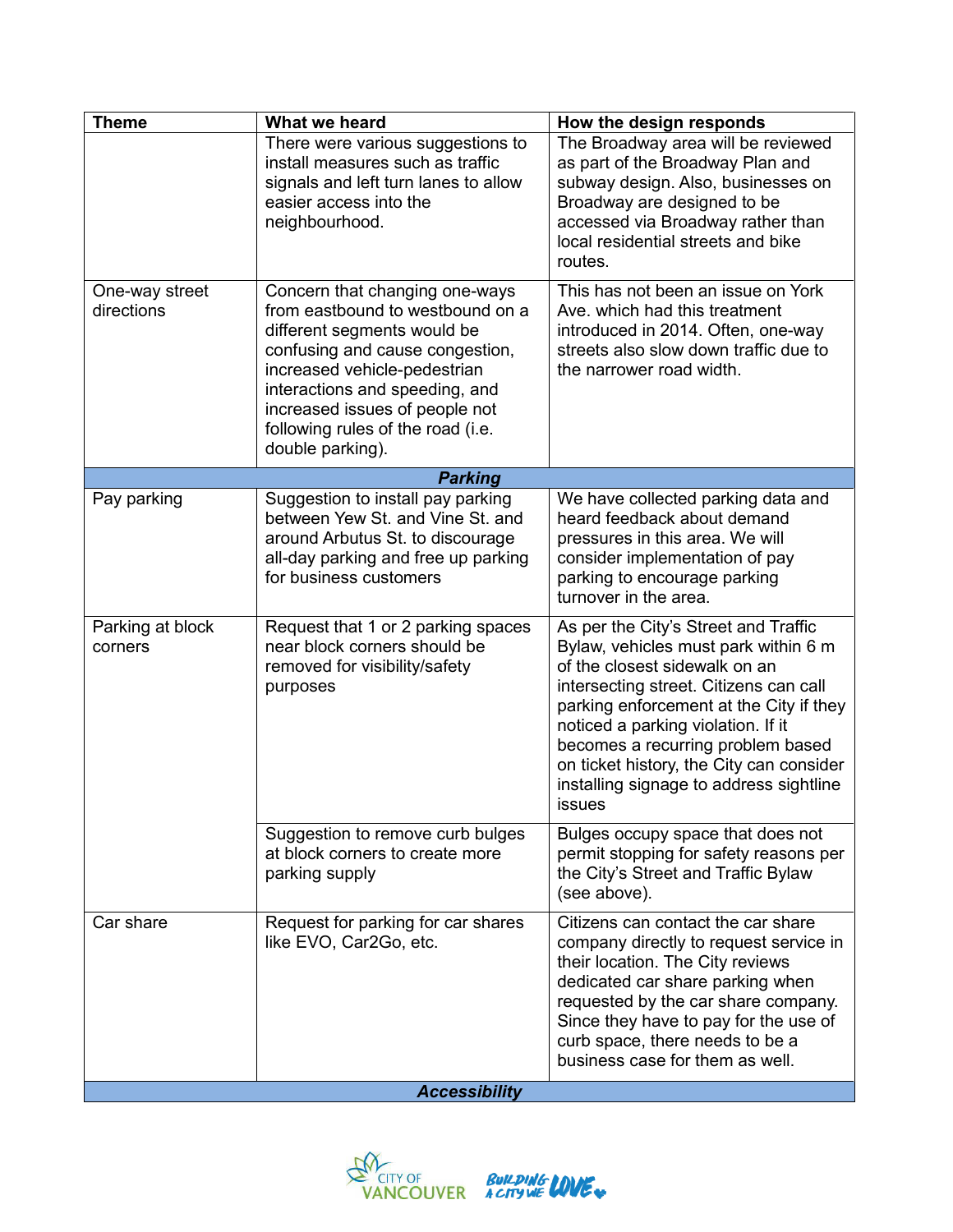| <b>Theme</b>                    | What we heard                                                                                                                                                                                                                                                                                                                   | How the design responds                                                                                                                                                                                                                                                                          |
|---------------------------------|---------------------------------------------------------------------------------------------------------------------------------------------------------------------------------------------------------------------------------------------------------------------------------------------------------------------------------|--------------------------------------------------------------------------------------------------------------------------------------------------------------------------------------------------------------------------------------------------------------------------------------------------|
| Pick up/drop off                | Concern was raised that bike lanes<br>would prevent HandyDART and<br>other vehicles from picking<br>up/dropping off in front of residents<br>who have mobility challenges.                                                                                                                                                      | A passenger zone will be created on<br>the north side of 10 <sup>th</sup> Ave. across from<br>the 2260 West 10 <sup>th</sup> Ave. driveway.                                                                                                                                                      |
| Pay parking                     | Concerns that people with<br>disabilities are visited by friends<br>with disabilities or care workers for<br>whom paid parking would be a<br>barrier; also requested to increase<br>accessible parking and pick up/drop<br>off areas between Arbutus<br>Greenway and Maple St. and<br>provide better access to the<br>sidewalk. | Improvements to passenger zones<br>will be part of the new design.<br>Typically, pricing is a mechanism the<br>City uses to ensure adequate parking<br>turnover so that visitors, friends, and<br>service providers can find a parking<br>spot when they need it.                                |
| <b>Safety and Intersections</b> |                                                                                                                                                                                                                                                                                                                                 |                                                                                                                                                                                                                                                                                                  |
| Intersections                   | Trafalgar St. & 10 <sup>th</sup> Ave. - request<br>for sidewalks; concern that the<br>offset geometry is too wide.<br>Concerns that visibility is poor and it<br>feels unsafe. Suggestions of raised<br>crosswalk, warning signs, squaring<br>up the geometry, and putting in a<br>traffic circle.                              | We are still working on options for this<br>intersection.                                                                                                                                                                                                                                        |
|                                 | Request to put in 4-way stops near<br>schools                                                                                                                                                                                                                                                                                   | 4-way stops are not recommended<br>near schools because they are more<br>difficult for people walking to<br>navigate, especially children. 4-way<br>stops are also more complex for<br>people driving because they need to<br>determine who has right of way as<br>well as yield to pedestrians. |
|                                 | Arbutus Greenway & $10^{th}$ Ave. -<br>concern that it is hard for people<br>cycling to turn off 10 <sup>th</sup> Ave. onto<br>Arbutus Greenway and that the right<br>of way is not clear; request that<br>some kind of control be put in.<br>Request for a public space or plaza.                                              | We are still working on options for this<br>intersection.                                                                                                                                                                                                                                        |